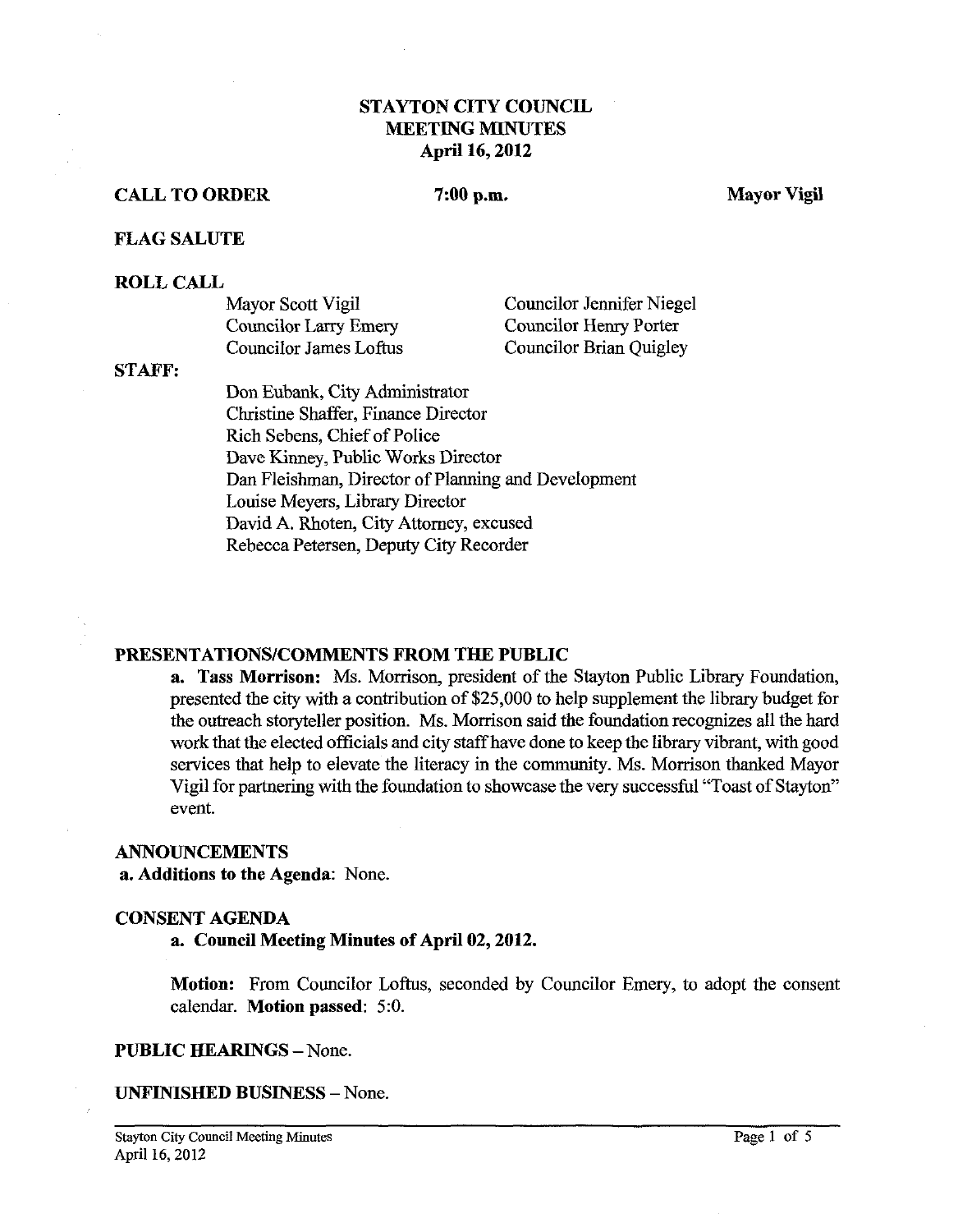### **NEW BUSINESS**

### **Tenth Avenue Bid Award**

**a. Staff Report:** Mr. Kinney reviewed the staff memorandum and the scope of work proposed. Oregon Department of Transportation (ODOT) approved the changes to the scope of the work to finish placing curb up to Fern Ridge Road. Santiam Memorial Hospital Board of Directors approved the revised agreement for \$50,000 at a recent meeting.

**b. Council Deliberation:** Councilor Loftus asked what type of interruptions would there be on Fern Ridge and E. Jefferson, and how will the traffic flow be impacted. Mr. Kinney stated that one of the requirements of the bid was that a traffic control plan be submitted and approved before construction will commence. Mr. Kinney reviewed what the grant would pay for, what the city would pay for, and what the hospital would pay for. The total project cost will be approximately \$1.7 million overall. There have been some expenses in obtaining right-of-way donations and appraisals, engineering costs for the basic street and storm design, additional engineering costs for the new items being added to the project. Staff is hoping not to have to spend all of the inspection expense that's in the budget. The base contract of \$950,000 and all of the additional items are estimated to be \$259,000 at this point. There is also some street lighting work and power pole relocations with Pacific Power that will need to be completed if they are in a right-of-way. The overall project cost will be approximately 1.7 million, he said. Referring to the fee in the Street Fund Contribution of \$175,000, Councilor Ouigley asked if the funds were from the Transportation Maintenance Fee. Mr. Kinney stated that a small amount was but most of the funds were from Gas Tax monies collected. Mr. Eubank stated letters were sent to property owners inthe surrounding area of the project, inviting them to attend the Town Hall meeting on the 19th. Representatives from North Santiam Paving (NSP), Ron Bochsler, Principal, Bill Lulay, Engineer, Danny Lundy, Project Manager, H H P R will be present, along with Santiam Memorial Hospital staff to answer questions regarding the project.

### **c. Council Decision:**

**Motion:** From Councilor Loftus, seconded by Councilor Emery, to award the Tenth Avenue Arealmprovement Project contract to North Santiam Paving Inc. in the amount of \$949,988.88. **Motion passed:** 5:O.

**Motion:** From Councilor Loftus, seconded by Councilor Quigley, to authorize the Mayor and City Administrator to execute a revised CityYHospital Agreement with Santiam Memorial Hospital. **Motion passed:** 5:O.

### **STAFFICOMMISSION REPORTS**

#### **Finance Director's Report – Christine Shaffer**

**a. Monthly Finance Department Report:** Ms. Shaffer reviewed the monthly operating report. In response to a question regarding the water and sewer rate increase proposed for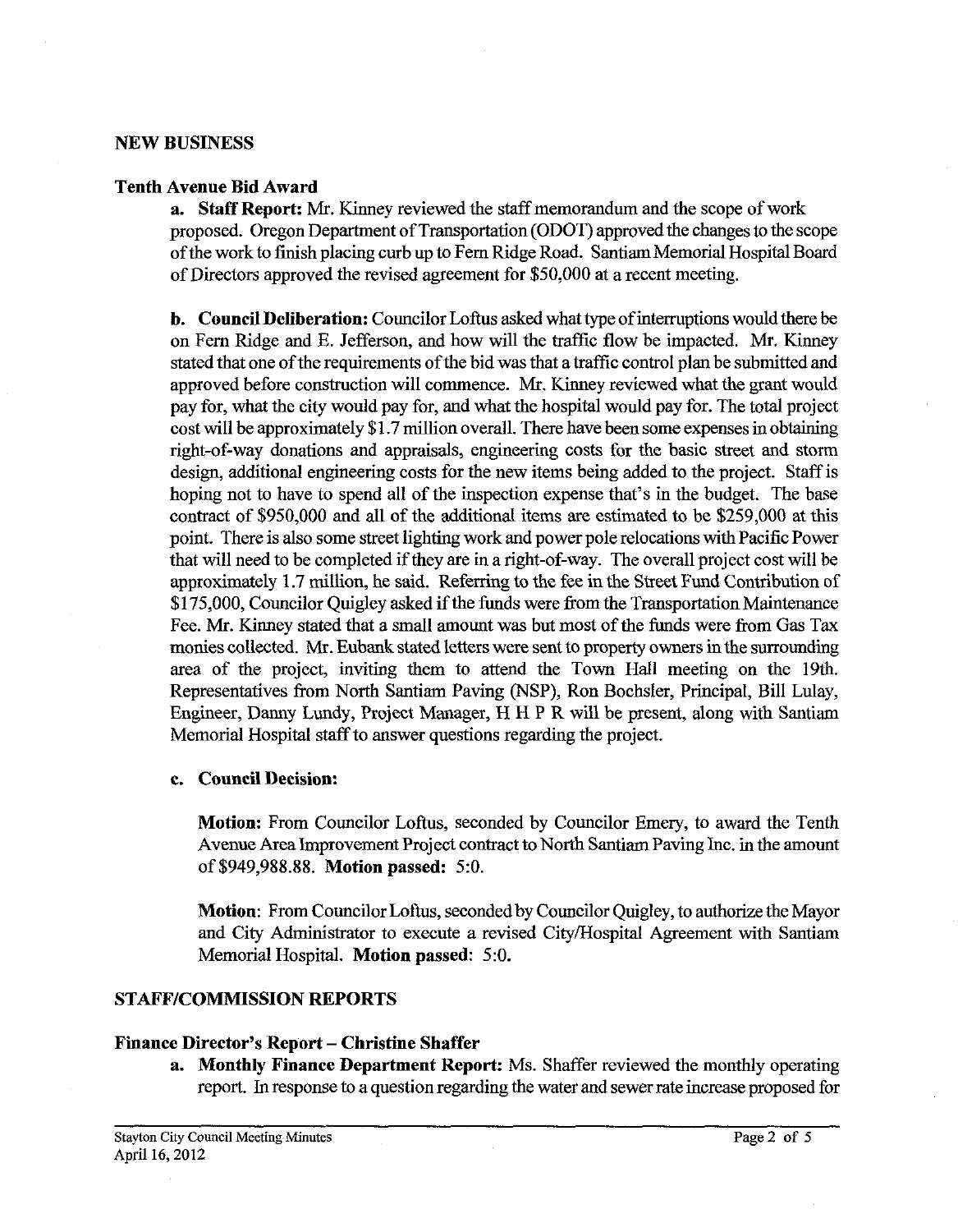July, Ms. Shaffer stated the City Council previously approved the increase. Councilor Porter stated recently he read an article in the Oregonian about a small community that was in fmancial trouble; and thanked Ms. Shaffer for being prudent with the city finances. Other councilors agreed that they too appreciated Ms. Shaffer being prudent with city funds.

## **Chief of Police's Report -Rich Sebens**

- **a. Statistical Report for March 2012:** Chief Sebens stated there was a slight increase in numbers from previous months, and that a couple of arrests had been made in the recent burglaries. In response to a question from Councilor Loftus regarding motor vehicle recovery and where it was shown in the statistics, Chief Sebens stated he would obtain the infonnation and get back to the Council with the answer. Councilor Emery asked if traffic accidents are happening at the same location. Chief Sebens stated it was at various locations and not just one. Councilor Porter stated the booming noises being heard in the middle of the night are goose guns being used to keep the fowl at bay. They're not actual guns but noise makers, he said.
- **b. CIT Update:** Chief Sebens reviewed the Crisis Intervention Training (CIT) classes he recently attended, the benefits of the training, and stated that Stayton Police Department was the first agency in Marion County to have sent all of their officers through the nationally recognized program.

## **Director of Planning & Development – Dan Fleishman**

- **a. Comprehensive Plan Committee Update re: Systems Development Charges: Mr.**  Fleishman reviewed the staffmemorandum included in the packet materials. Last winter the Council asked the committee to look at the issue of SDCs. The Committee's concerns were that the growth rates used in the adopted master plans are too high, and that the SDC schedule needs to be updated to reflect accurate costs and depreciation of existing investments. when master plans were written in the early 2000s, too high of a growth rate figure was used. Since the City has completed a number of capital improvement projects, its time to look at what was actually spent and adjust the fees accordingly, and to shift between a reimbursement fee and an improvement fee, he said. Mr. Fleishman reviewed projects not likely to be constructed before 2030. By adjusting the population projections there is a need to purchase less acreage than what the parks plan projected.
- **b. Council Deliberation: In** response to a question regarding the shift in 2007 to using average traffic generation, Mr. Fleishman stated that was a policy decision by the City and its impact varied by different types of land use.

Councilor Loftus stated it appeared that different population projections were used when calculating the SDCs. Mr. Fleishman stated the various consultants that produced the master plans used different growth rates, and it is the master plans that determine the projects that are included in the SDC schedule. Mr Fleishman stated that the City should be using the same growth rate, as is determined in the Comprehensive Plan.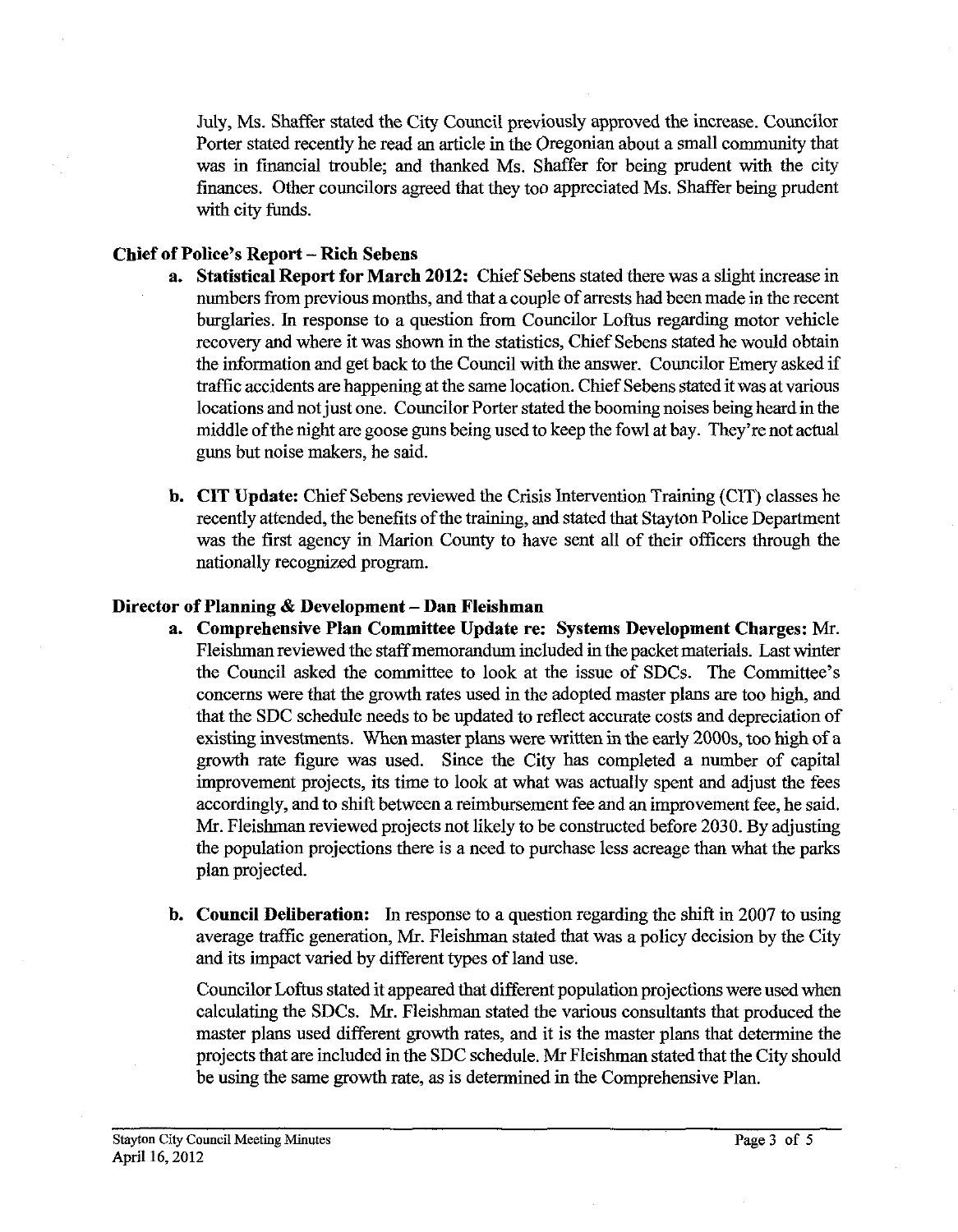Councilor Emery asked if SDCs paid by developers in a certain area covers only projects in that area. Mr. Fleishman stated all the funds collected for SDCs go into the SDC fund. When a project is built and SDC funds are used, the remaining funds would then be available for the next project no matter where it is located in the city.

## **c. Council Decision:**

**Motion:** From Councilor Loftus, seconded by Councilor Niegel, to proceed with moving forward on the evaluation of the SDCs/Comprehensive Plan recommendations.

**Discussion:** Referring to page 1 of the SDC Analysis, Councilor Quigley asked what the City's responsibility would be for build out of the Urban Growth Boundary (UGB). Mr. Fleishrnan stated under state law the City is responsible for planning for the build-out of the UGB. The City established the UGB sometime in the mid-1970s, and over the past 20 years has annexed approximately 250 acres of land into the city limits, 20% of which was Riverfront Park. The City has an additional 1300 acres of unannexed land within the City's UGB. Instead of a 20-year supply of land, the City currently has an inventory for approximately 80 to 90 years. When the City drew the UGB line around the City they were very optimistic as to how the City would be growing and planned for more growth than what actually took place. It is not reasonable to be collecting SDCs for projects that are so far off in the future as there would be no benefit to those paying for them.

## **Motion passed:** 5:O.

# Public Works Director's Report – Dave Kinney

**a. March 2012 Monthly Operating Report: Mr.** Kinney reviewed the monthly operating report.

# **Pool Manager** - **Rebekah Meeks**

a. **March 2012 Monthly Operating Report:** Ms. Meeks stated all is well at the pool and they are gearing up for swim lessons.

# **Library Director's Report** - **Louise Meyers**

**a. March 2012 Monthly Activities/Statistics:** Ms. Meyers stated things are rolling along at the Library, they finishing up with the **AARP** tax prep, and 300 individuals were helped. Recently Library staff was notified that a video produced by local youth (Rachel Gries and Meghan Loftus) along with the help of library staff, were nominated for an award. They created Oregon's winning video for the 2012 CSLP Teen Summer Winning Video Challenge!

# **PRESENTATIONS/COMMENTS FROM THE PUBLIC - None.**

# **BUSINESS FROM THE CITY ADMINISTRATOR**

**a. Town Hall Reminder:** Mr. Eubank reminded everyone of the upcoming Town Hall Meeting April  $19<sup>th</sup>$ , Santiam Memorial Hospital, 6:30 pm  $-8:00$  pm.